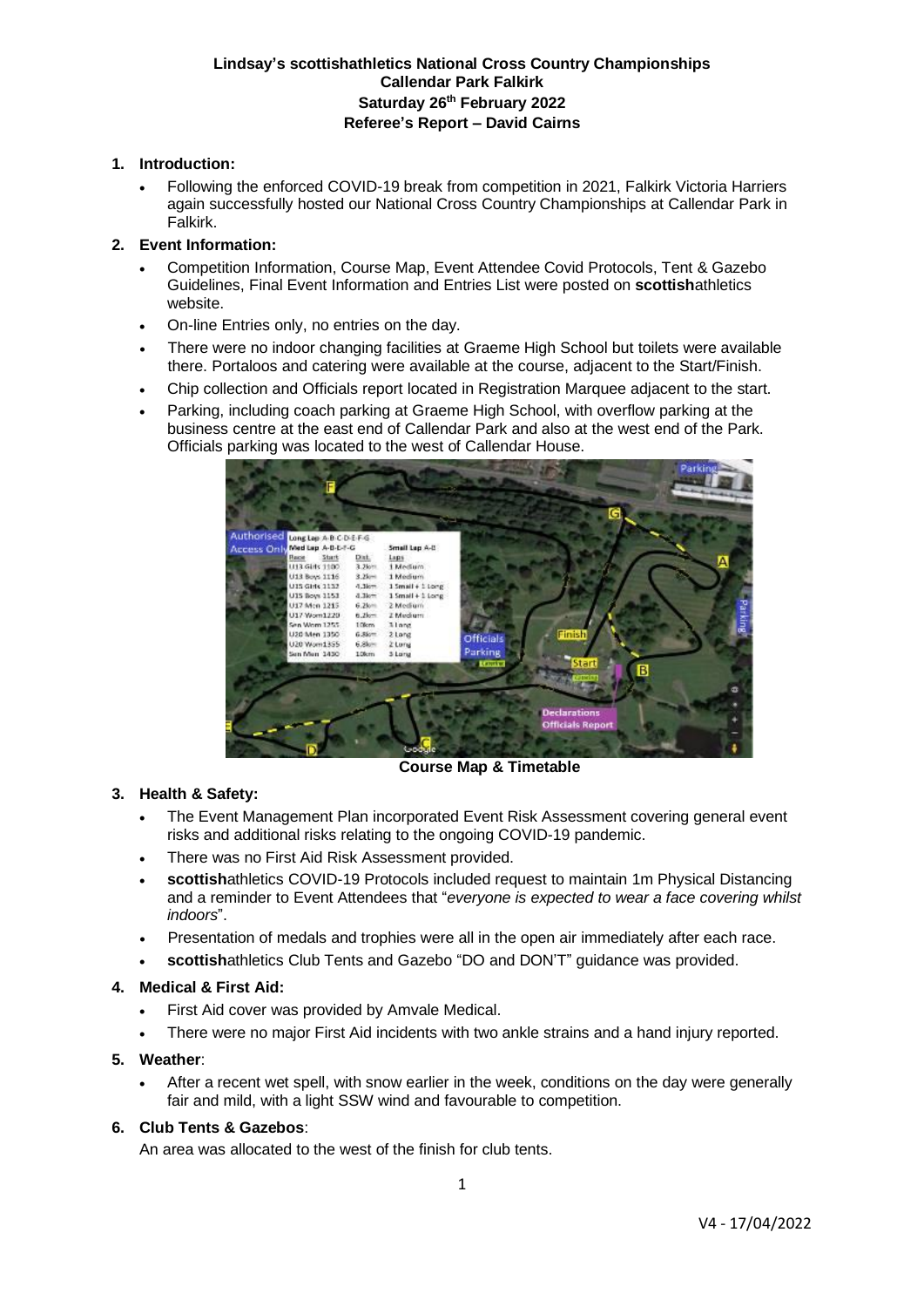# **7. The Start:**

- The start was located in front of Callendar House with a short flat approach to a short hill which served to reduce the density of runners before reaching the main course.
- Although the width of the start line was restricted by a cordoned off area of recent standing water in front of Callendar House the start worked well for the junior races. However, it was noted that a wider start might be more appropriate for the senior races. Some minor adjustment within the constraints of the existing set up were therefore made immediately before the senior races. All appeared to work satisfactorily with no observed trips or falls.
- In accordance with Road Running and Cross Country Commission recommendation for their events, non-gun starts were adopted at this event, using the TESS (The Electronic Start System) which incorporates the following features:
	- A flash which should be clearly visible to timekeepers
	- An audible start signals from the sounder units for the athletes
	- A "beep" recall signal from the sounder units to be used in the event of a false start
	- Additional Sounder Units which can be placed at a distance from the start to facilitate the starters verbal commands and signal being heard remotely.
- With the chip timing van location adjacent to the finish and some distance from the start, in order to provide the chip timing team with an audible warning of race start it was intended to utilise the additional Sounder Units close to the chip timing van. However, this did not prove possible. It was therefore agreed that the Referee would observe the starts with the Assistant Referee remaining with the Chip Timing team to provide warning of imminent race starts and allow them to activate their timing on the visual "flash" start signal.
- 5min, 3min and 1min warnings were given, which allowed the Assistant Referee to provide a 1min warning to the chip timing team. Starts were signalled by a flash and audible horn.
- Manual back-up timing was provided and with the following starting issues, this proved essential:
	- Two incidents of the audible and flash signals going off at the Starters "On your marks" command, in both cases the runners reacted to the signal. The Referee allowed both races to proceed without a recall, agreed manual back-up timing and checked with chip timing, which was found to have started late, and agreed appropriate chip-timed adjustment.
	- One incident of audible signal failure. In this case the runners did not react but the chip timing team started on the flash. The Starter immediately reacted by re-signalling the race start but unfortunately did not re-check with the timekeepers before doing so. However, one manual watch did catch the signal. The Referee therefore allowed the race to proceed and agreed chip timing adjustment on the manual back-up watch.
- Given the uncertainty experienced with earlier TESS starts it was decided to change over to the recently developed "OG XC Start System" for the senior races. This seemed more reliable and provided a flash in addition to longer audible start signal.
- The Seniors Mens' race was started before the 1 minute warning had been given, but again the manual back-up timekeepers caught the start signal and the Referee agreed chip timing adiustment on the manual back-up.
- Although the above issues required some technical adjustment of chip timing, all race starts appeared clean with no observed trips or falls.

#### **8. Course and Marshalling:**

Following recent wet weather a final course inspection was held on Thursday 24<sup>th</sup> February attended by representatives of the Falkirk Community Trust and Parks Department, SAL Events Team, RR&CCC Convener, Event Convener and Clerk of Course to review ground conditions, areas of standing water and any required course diversions. Approval was subsequently given to the event proceeding.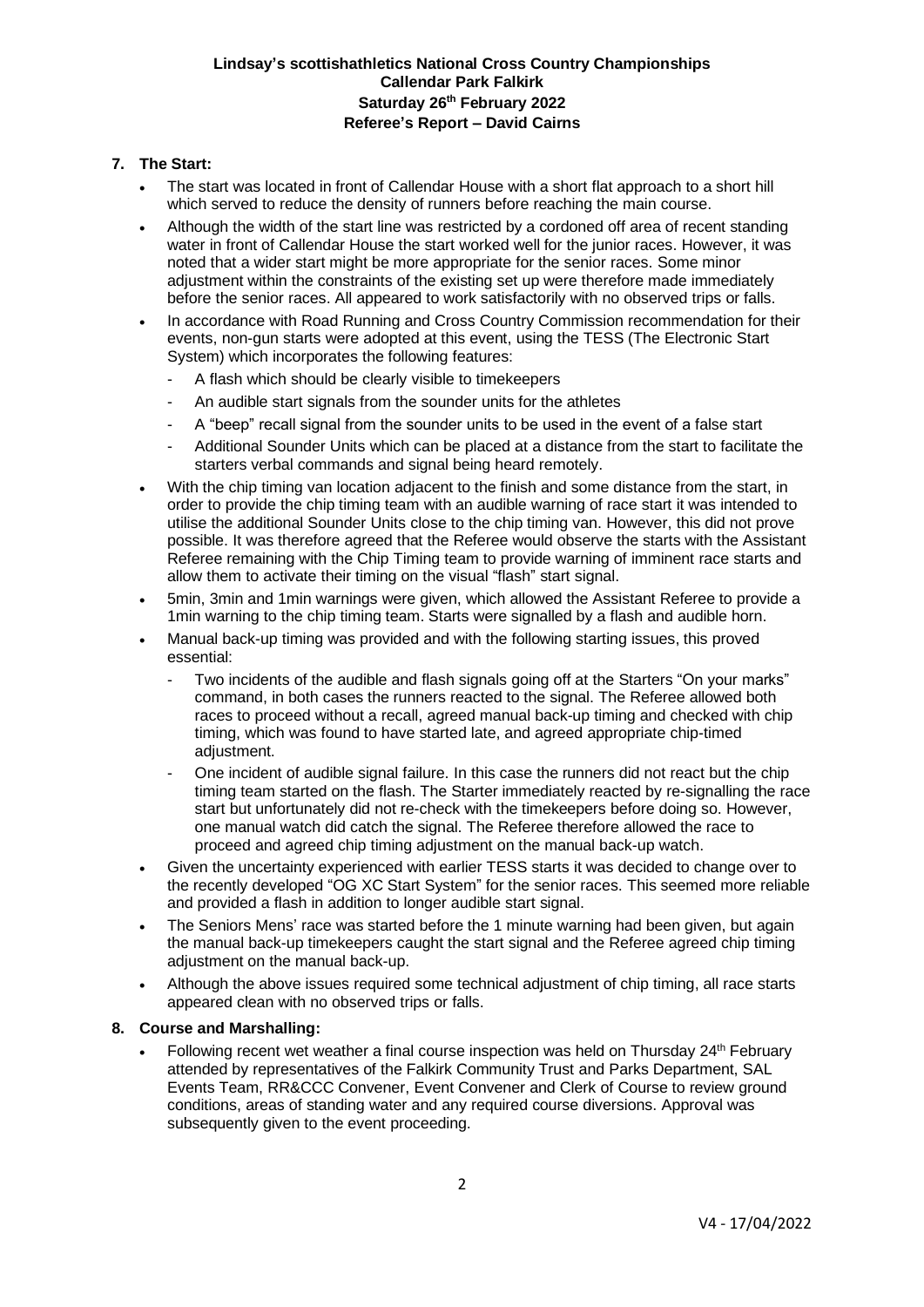- On the day, ground conditions had improved considerably with only an area of standing water and soft ground in front of Callendar House giving cause for concern. Despite this area being cordoned off, officials had to frequently remind athletes and spectators to keep off.
- Target distances for the National XC Championships are given on the RR&CCC website. These are the same for both male and female, namely Seniors - 10k, U20's - 7.5k, U17's - 6k, U15's - 4.5k and U13's - 3.2k. Set courses were generally close to these distances although the U20's at 6.8k fell short.
- Falkirk Victoria Harriers have a wealth of experience in setting courses for this event and again provided excellently marked and challenging courses for all ages, worthy of a National Championship.
- The Referee and Assistant Referee met with the Clerk of Course to inspect "the ditch" at point E and subsequently accepted this section of the course. Outer course taping around point C bend was extended in order to eliminate potential confusion. The Referee and Assistant Referee subsequently walked the full course.



Marshalls allocation was split into early & late shifts, in the locations shown below.

**Course Map and Marshalling**

- Key Marshalls and personnel were provided with Radios and instruction on their use.
- Marshalls feedback is provided in Appendix A to this report.
- Subsequent rolling and re-seeding ground repairs were required to sections between points F and G but no major concerns from Falkirk Community Trust.

## **9. The Finish:**

- The finish area was enclosed by barriers with exit to the south-east, double chip timing mats with finish line clearly marked along the front edge of the first mat and video camera. The Chip Timing van was located within the finish area to the east of the finish.
- Manual back-up timing and place recording teams were allocated positions to the east side of the finish. However, it was subsequently noted that place recorders frequently obscured the finish line from the video and might therefore have been better allocated a space to the west side of the finish.
- The finish area was manned by a team of officials who aided finishers and encouraged them to keep moving through the finish. At one point they did an excellent job of forming a human shield around a collapsed runner receiving First Aid assistance.

### **9. Results:**

- FR Systems provided chip timing and finish video back-up.
- Manual back-up times and positions were passed to the Chip Timing team for cross-checking before releasing results. Team positions were agreed with the Referee.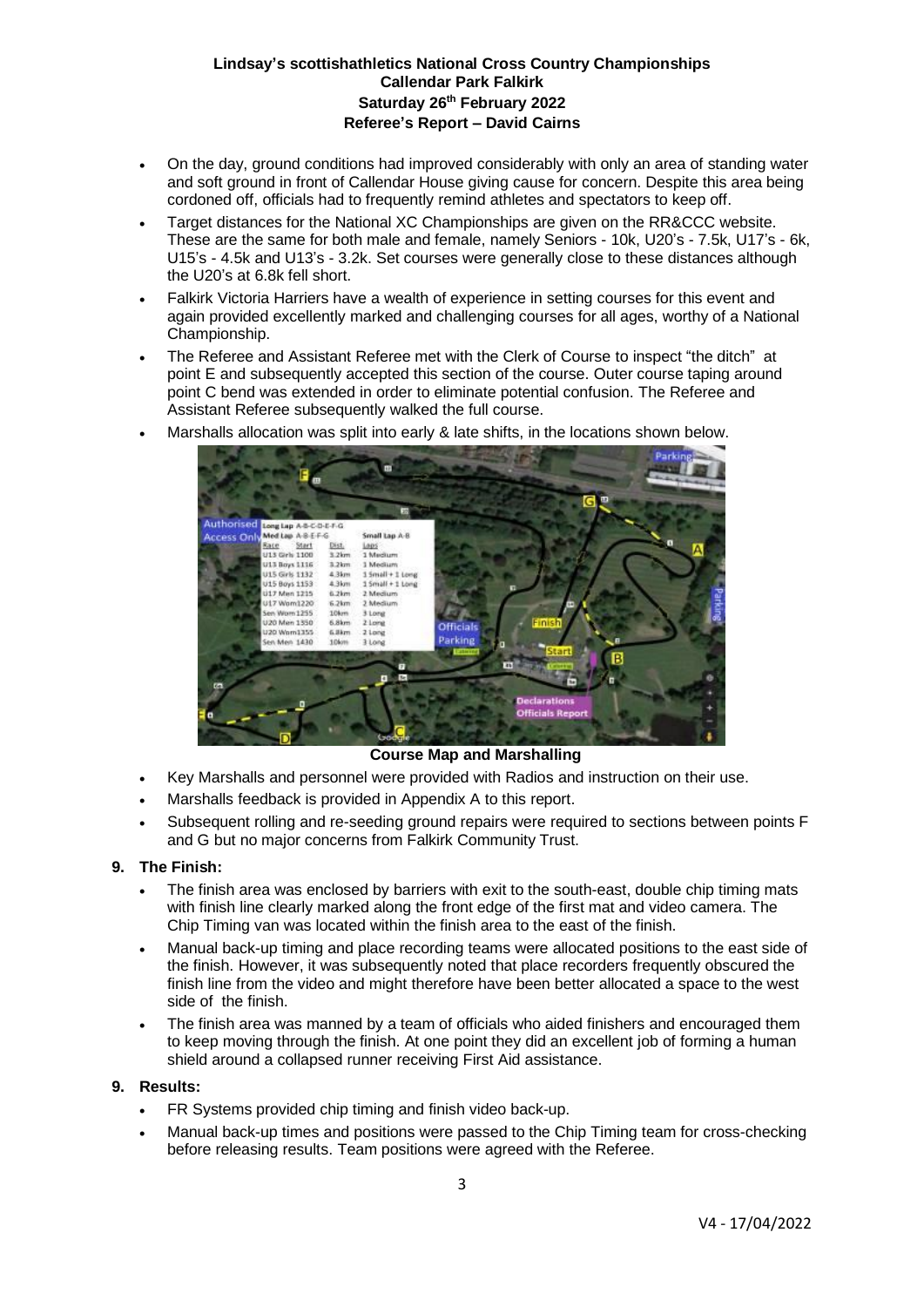- Provisional results were subsequently posted on both FR Systems and **scottish**athletics website.
- Prior to the Senior Mens race the following was reported to the Referee:
	- One runner, who was in the process of changing clubs but the transfer had not yet been authorised, entered under his "old" club but wanted to run for his "new" club.
	- The runner had been advised from the office that he could run as an individual for his "new" club but would not count in the team.
	- The athlete only had his "old" club vest.
	- The Referee ruled that the athlete should represent his "old" club.
- Following publication of the Provisional results there were a number of athletes reporting that the did not appear in the results. These runners were subsequently identified on the FR Systems video and slotted in to the final results.
- One club reported that one of their members had been given and run with the wrong number. However, following scrutiny it was identified that the athlete in question had not been entered in the Championship by their club and was therefore subsequently disqualified and removed from the results. A message confirming the decision and reasons for disqualification was subsequently sent to the club.

#### **10. Prizegiving:**

• Individual and team medal presentations were made following all races.

## **11. Entries and Finishers:**

| Age Group      | <b>Entries</b> | <b>Finishers</b> | <b>Age Group</b> | <b>Entries</b> | <b>Finishers</b> |
|----------------|----------------|------------------|------------------|----------------|------------------|
| $\bullet$ U13G | 184            | 140              | , U17M           | 112            | 74               |
| $\cdot$ U13B   | 147            | 124              | <b>U20W</b>      | 44             | 24               |
| $\bullet$ U15G | 151            | 113              | <b>U20M</b>      | 89             | 58               |
| $\bullet$ U15B | 182            | 139              | <b>SW</b>        | 382            | 268              |
| <b>U17W</b>    | 88             | 59               | <b>SM</b>        | 892            | 627              |

#### **12. Referees' Comments:**

- Callendar Park has been the venue of our National Cross Country Championships since 2006. This years' event again proved to be a great success, which is testament to the experience and attention to detail of the Convener and host club Falkirk Victoria Harriers.
- The Referees' thanks to all involved; Falkirk Community Trust, for allowing the use of their facilities and cooperation in enabling staging of the event; host club Falkirk Victoria Harriers and all Officials, Marshals and Volunteers for their cooperation, support and enthusiasm, it wouldn't have been possible without any of you.

David R Cairns Referee (UKA Level 4 Endurance; License No. 2659560) FINAL - 10/04/2022

## **ADDENDUM** (15/04/2022):

Subsequent to circulation of final report on 10/04/2022 a further query was raised regarding an athlete who did not run in the U15B Championship. The Events manager checked with the Club in question who confirmed a mistake in chip allocation. This mistake did not impact on medal allocations, the referee therefore agreed to the results being adjusted to reflect the change.